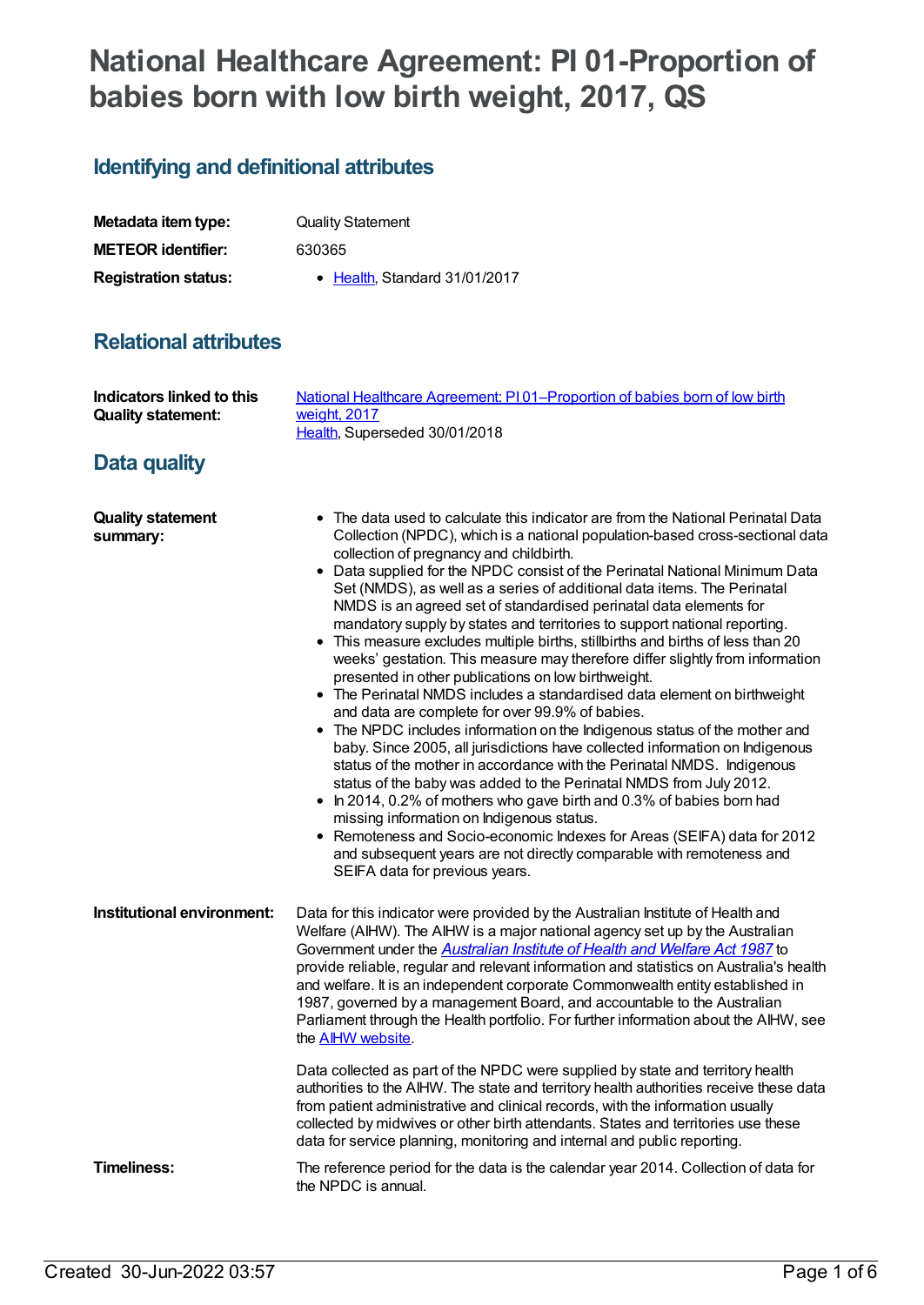**Accessibility:** A variety of products draw upon the NPDC. Products published by the AIHW that are based primarily on data from the NPDC include:

- *[Australia's](http://www.aihw.gov.au/publication-detail/?id=60129557656) mothers and babies* annual report (e.g. AIHW 2016)
- [perinatal](http://www.aihw.gov.au/perinatal-data/) data portal
- National Core Maternity [Indicators](http://www.aihw.gov.au/ncmi/) reports and data portal
- *[Indigenous](http://www.aihw.gov.au/publication-detail/?id=6442468038) mothers and their babies* reports (e.g. AIHW 2007).

Ad hoc data are also available on request (charges apply to recover costs).

Data for this indicator are published in a number of reports, including annually in the *National Indigenous Reform Agreement* and National Healthcare Agreement [performance](http://www.pc.gov.au/research/supporting/national-agreements) information reports (which are available on the Productivity Commission website) and the *[Australia's](http://www.aihw.gov.au/mothers-and-babies/) mothers and babies* reports (e.g. AIHW 2016), and biennially in reports such as the *Aboriginal and Torres Strait Islander health [performance](http://www.aihw.gov.au/publication-detail/?id=60129550168) framework* (e.g. AHMAC 2017), *The health and welfare of Australia's Aboriginal and Torres Strait Islander peoples*(AIHW 2015) and *Overcoming Indigenous [disadvantage](http://www.pc.gov.au/research/ongoing/overcoming-indigenous-disadvantage)* (e.g. SCRGSP 2016).

**Interpretability:** Supporting information on the quality and use of the NPDC, including information on the quality of Indigenous status data, is published annually in the AIHW's *[Australia's](http://www.aihw.gov.au/publication-detail/?id=60129557656) mothers and babies* (Chapter 6 and Appendix C in the 2014 edition) (AIHW 2016) and in the data quality statement for the NPDC.

> Readers are advised to read caveat information to ensure appropriate interpretation of the performance indicator.

Metadata information for this indicator are published in the AIHW's online metadata repository, [METeOR](file:///content/181162). Metadata information for the NPDC are published in the National Health Data [Dictionary](http://maternitymatrix.aihw.gov.au/Pages/About-the-MIM.aspx) (NHDD) on METeOR and in the Maternity Information Matrix.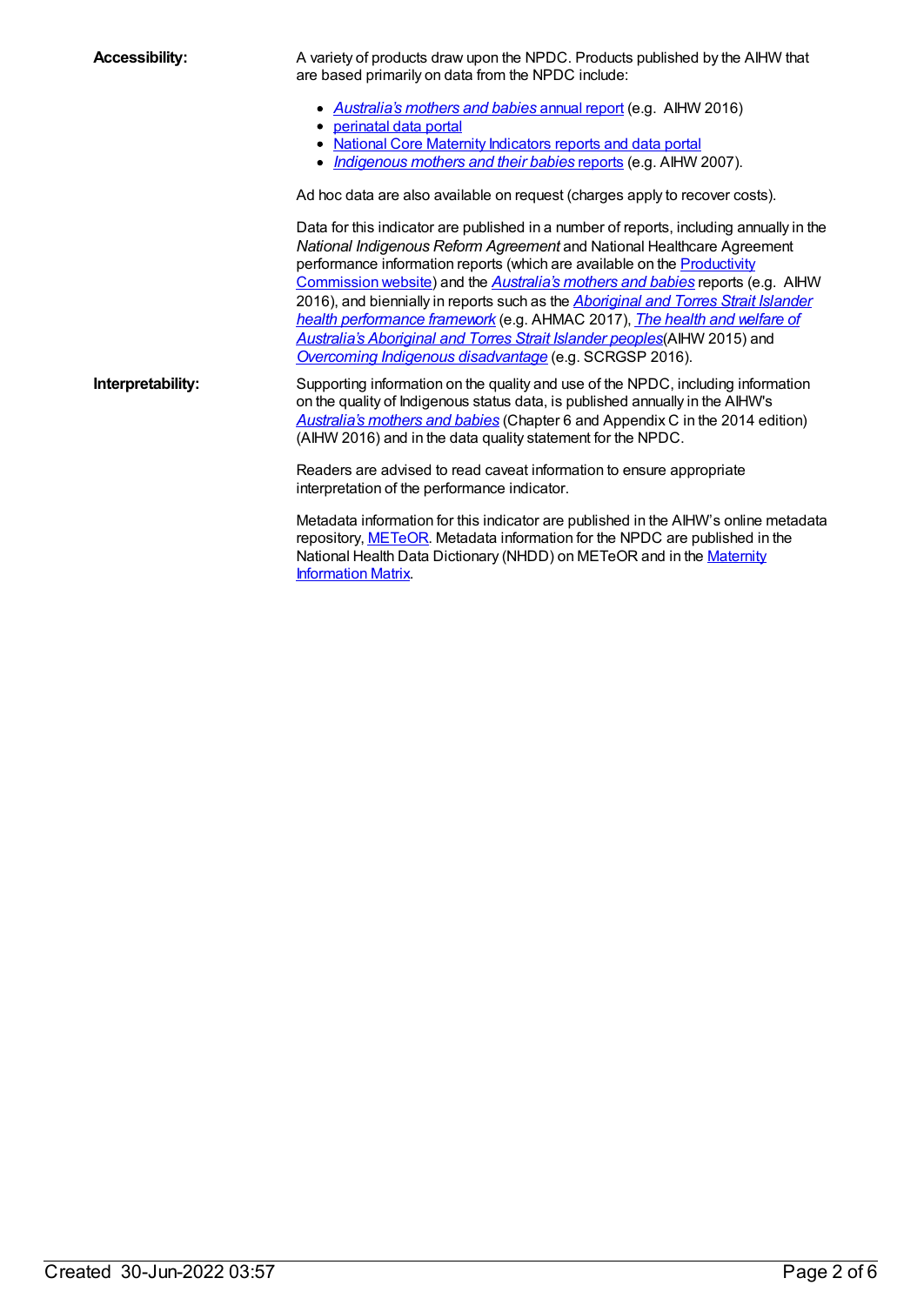**Relevance:** The NPDC comprises data items as specified in the Perinatal NMDS plus additional items collected by the states and territories. The purpose of the NPDC is to collect information about births for monitoring pregnancy, childbirth and the neonatal period for both the mother and baby.

> The NPDC is a specification for data collected on all births in Australia in hospitals, birth centres and the community. It includes information for both live births and stillbirths, where gestational age is at least 20 weeks or birthweight is at least 400 grams. Live births and stillbirths may include termination of pregnancy after 20 weeks. Stillbirths can include fetus papyraceous and fetus compressus. In Western Australia, data were included for both live births and stillbirths of at least 20 weeks' gestation or, if gestation was unknown, the birthweight was at least 400 grams. In Victoria, stillbirths were of at least 20 weeks' gestation unless gestation was unknown and the baby weighed 400 grams or more. In South Australia, data may not include all terminations of pregnancy for psychosocial reasons after 20 weeks' gestation where birthweight was not recorded.

The NPDC includes data items relating to the mother—including demographic characteristics and factors relating to the pregnancy, labour and birth—and data items relating to the baby—including birth status (live birth or stillbirth), sex, gestational age at birth, birthweight and neonatal morbidity and deaths.

The NPDC includes all relevant data elements for this indicator. Birthweight of the baby and Indigenous status of the mother and the baby are data elements in the Perinatal NMDS.

While each jurisdiction has a unique perinatal form for collecting data on which the format of the Indigenous status question and recording categories vary slightly, all systems included the Perinatal NMDS item on Indigenous status of the mother from 2005 and Indigenous status of the baby from 2012.

Data on the Indigenous status of the baby was available from all jurisdictions in 2014. The proportion of babies who were Indigenous was 5.3% in 2014. This varied by jurisdiction—ranging from around 2% in Victoria to 37% in the Northern Territory. Before 2012, reporting of Indigenous status of the baby was based on maternal Indigenous status only. These data do not identify all Indigenous babies since babies born to non-Indigenous mothers and Indigenous fathers are excluded. Australian Bureau of Statistics (ABS) birth registration data indicate that in 2012, 72% of all Indigenous births (defined as births where either one or both parents were Indigenous) were to an Indigenous mother (ABS 2012).

The proportion of mothers who were Indigenous ranged from 3.5–4.2% of all women who gave birth between 2002 and 2014. This varied by jurisdiction—for example, in 2014, the proportion of mothers who were Indigenous ranged from around 1% in Victoria to 33% in the Northern Territory.

For records where Indigenous status was not stated, data were excluded from Indigenous and non-Indigenous analyses but were included in totals for this indicator.

Data for this indicator exclude multiple births, stillbirths and births of less than 20 weeks' gestation.

Analysis excludes babies born to mothers who are non-Australian residents, residents of external territories and where state/territory of usual residence was not stated.

Analysis by state/territory, remoteness and SEIFA Index of Relative Socio-Economic Disadvantage (IRSD) is based on the usual residence of the mother.

The indicator is presented by SEIFA IRSD. The data supplied to the NPDC include a code for Statistical Area Level 2 (SA2) except from the Australian Capital Territory which supplied a code for Statistical Local Area (SLA). Reporting by remoteness is in accordance with the Australian Statistical Geography Standard (ASGS).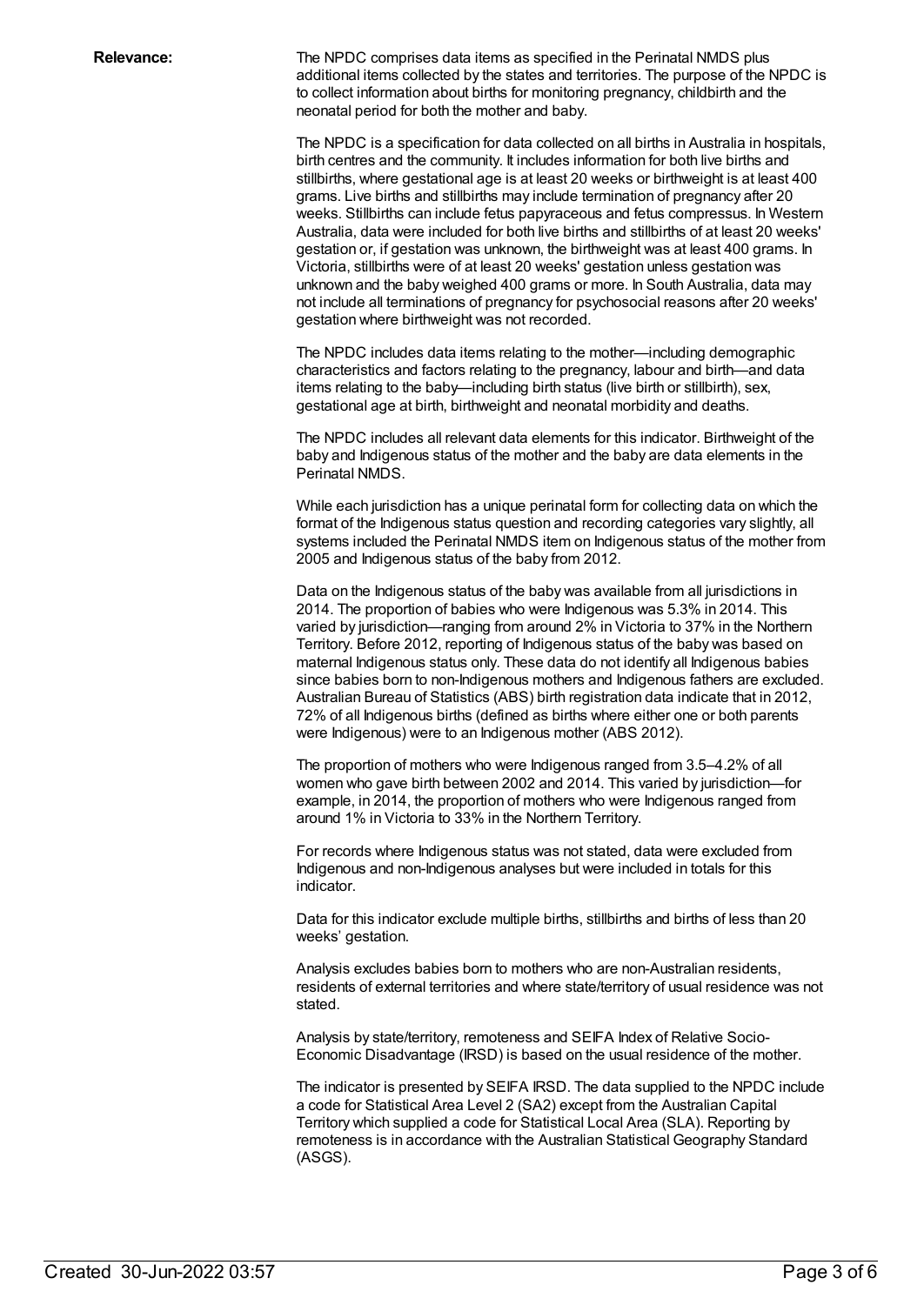**Accuracy:** Inaccurate responses may occur in all data provided to the AIHW. The AIHW does not have direct access to state and territory perinatal records to determine the accuracy of the data provided. However, the AIHW does undertake validation on all data provided by the states and territories. Data received from the states and territories are checked for completeness, validity and logical errors. Potential errors are queried with jurisdictions, and corrections and resubmissions are made in response to these edit queries.

> Errors may occur during the processing of data by the states and territories or at the AIHW. Processing errors prior to data supply may be found through the validation checks applied by the AIHW. The AIHW does not adjust data to account for possible data errors or to correct for missing data.

This indicator is calculated from data that has been reported to the AIHW. Before publication, data are referred back to jurisdictions for checking and review. The numbers reported for this indicator may differ from those in reports published by the states and territories for the following reasons:

- data editing and subsequent updates of state/territory databases after the supply of data to the AIHW
- data are reported by state/territory of usual residence rather than state/territory of birth.

The geographical location code for the area of usual residence of the mother is included in the Perinatal NMDS. Only 0.2% of records were for Australian nonresidents or could not be assigned to a state or territory of residence. There is no scope in the data element 'Area of usual residence of mother' to discriminate temporary residence of mother for the purposes of accessing birthing services from usual residence. The former may differentially impact populations from *Remote* and V*ery remote* areas, where services are not available locally.

Birthweight is nearly universally reported, with only 0.04% of records for liveborn singleton babies missing birthweight information in 2014.

Data presented by Indigenous status are influenced by the quality and completeness of Indigenous identification of mothers and babies which may differ across jurisdictions. Information on the Indigenous status of the mother was missing for 0.2% of mothers who gave birth in the reference period and information on the Indigenous status of the baby was missing for 0.3% of babies born in the reference year. Jurisdictional differences in the level of data missing for Indigenous status ranged from 0.0% to 1.8% for Indigenous status of the mother and from 0.0% to 2.1% for Indigenous status of the baby in 2014, and there may also be differences in the rates of Indigenous under-identification. Therefore, jurisdictional comparisons of data by Indigenous status should be made with caution.

Disaggregated data by Indigenous status is reported by single year for time series and by 3-year combined data for the current reporting period. Single-year data by Indigenous status should be used with caution due to the small number involved.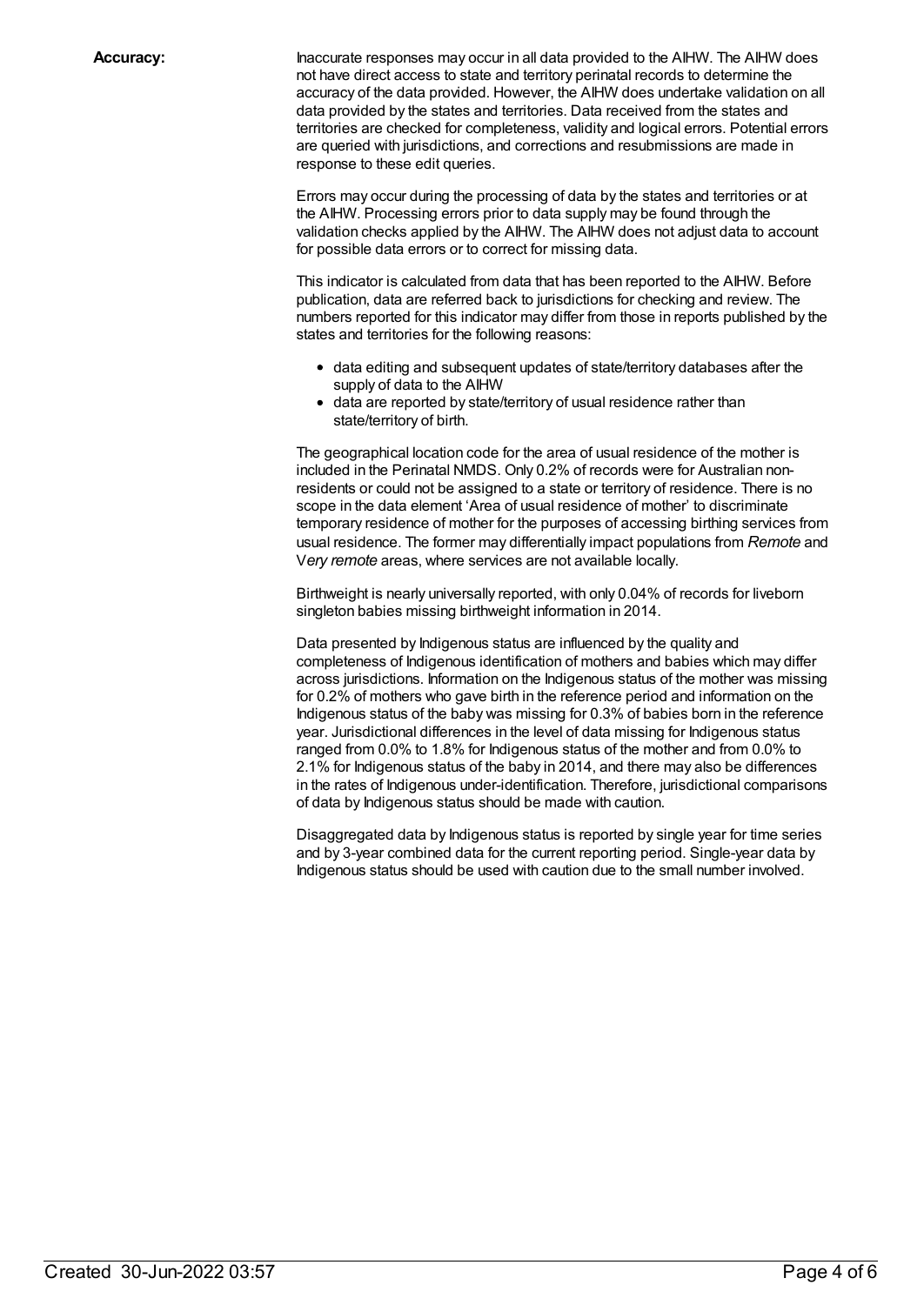**Coherence:** Data for this indicator are published annually by the AIHW in the *Australia's mothers and babies* reports (e.g. AIHW 2016); and biennially in reports such as the *Aboriginal and Torres Strait Islander health performance framework* (e.g. AHMAC 2017), *The health and welfare of Australia's Aboriginal and Torres Strait Islander peoples* (AIHW 2015), and *Overcoming Indigenous disadvantage* (e.g. SCRGSP 2016). The numbers presented in these publications may differ slightly from those presented here as this measure is reported by state and territory of usual residence and excludes multiple births, stillbirths and births less than 20 weeks' gestation.

> Changing levels of Indigenous identification over time and across jurisdictions may also affect the accuracy of compiling a consistent time series in future years.

The NPDC has collected information on the Indigenous status of the mother in accordance with the Perinatal NMDS since 2005. Indigenous status of the baby was added to the Perinatal NMDS for collection from July 2012. Nationally standardised data about the Indigenous status of the baby was supplied by all jurisdictions to the NPDC for 2014. Thus, for this reporting cycle, 2014 data were available according to both the Indigenous status of the mother and Indigenous status of the baby.

In 2011, the ABS updated the standard geographical framework from the Australian Standard Geographical Classification (ASGC) to the ASGS. NPDC data by remoteness and SEIFA for 2011 and earlier years are based on the ASGC, while data for 2012 onwards are based on the ASGS. The AIHW considers the change to be a break in series when applied to remoteness and SEIFA data supplied for this indicator; therefore, remoteness and SEIFA data for 2012 are not directly comparable with data for previous years.

#### **Source and reference attributes**

| <b>Submitting organisation:</b> | Australian Institute of Health and Welfare                                                                                                                                                                                                                                                      |
|---------------------------------|-------------------------------------------------------------------------------------------------------------------------------------------------------------------------------------------------------------------------------------------------------------------------------------------------|
| Reference documents:            | ABS (Australian Bureau of Statitistics) 2012. Births, Australia, 2012. ABS cat.<br>no: 3301.0. Canberra: ABS. Viewed 13 June 2017.<br>http://www.abs.gov.au/AUSSTATS/abs@.nsf/DetailsPage/3301.02012?<br><b>OpenDocument</b>                                                                    |
|                                 | AHMAC (Australian Health Ministers' Advisory Council) 2017. Aboriginal and<br>Torres Strait Islander health performance framework 2017 Report. Canberra:<br>AHMAC. Viewed 22 June 2017, https://www.pmc.gov.au/resource-<br>centre/indigenous-affairs/health-performance-framework-2017-report. |
|                                 | AIHW (Australian Institute of Health and Welfare) 2007. Indigenous mothers and<br>their babies, Australia 2001-2004. Cat. no. PER 38. Canberra: AIHW. Viewed 22<br>June 2017, http://www.aihw.gov.au/publication-detail/?id=6442468038.                                                         |
|                                 | AIHW 2015. The health and welfare of Australia's Aboriginal and Torres Strait<br>Islander peoples: 2015. Cat. no. IHW 147. Canberra: AIHW. Viewed 22 June,<br>http://www.aihw.gov.au/publication-detail/?id=60129550168.                                                                        |
|                                 | AIHW 2016. Australia's mothers and babies—in brief. Cat. no. PER 87. Canberra:<br>AIHW. Viewed 22 June 2017, http://www.aihw.gov.au/publication-detail/?<br><u>id=60129557656</u>                                                                                                               |
|                                 | SCRGSP (Steering Committee for the Review of Government Service Provision)<br>2016. Overcoming Indigenous disadvantage. Viewed 19 June 2017,<br>http://www.pc.gov.au/research/ongoing/overcoming-indigenous-disadvantage.                                                                       |

#### **Relational attributes**